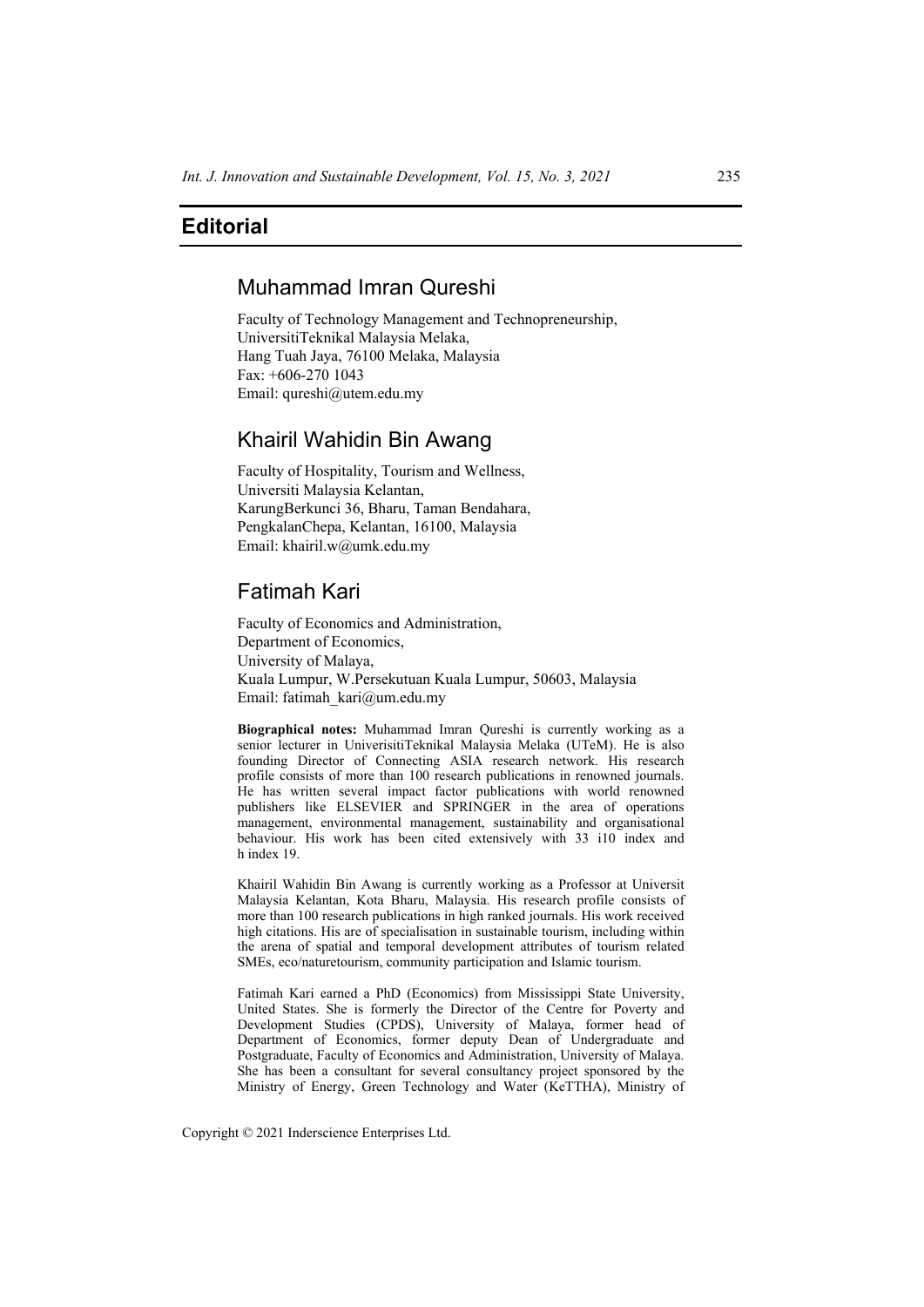Natural Resources and Environment (MNRE) and Economic Planning Unit, Prime Ministers Department, UNDP, Malaysia, JCorp and Ministry of Communication and Multimedia, Malaysia.

### **1 Introduction**

This special issue consists of the selected papers *4th ASIA International Conference (AIC 2018)*, held at Langkawi convention center Langkawi, Malaysia in December 2018. AIC is an annual conference mainly focused on issues in sustainable development. This year 466 delegates from 37 countries presented their research papers at AIC 2018. Only selected papers related to sustainability in an interdisciplinary strategy after highly rigorous peer review were accepted for publication in this special issue. A total of five research papers out of 31 submitted research papers were accepted after double-blind peer review.

Recent catastrophic climate changes are relatively more intense than the environmental issues during the last century (Khan et al., 2020; Qureshi et al., 2019; Jabeen et al., 2021). These climate changes required a multi-dimensional innovative approach to mitigate human activities' environmental impact (Qureshi et al., 2020; Hishan et al., 2019). The special issue intended to document the quality research on sustainability from a multidisciplinary perspective. The special issue invited both theoretical and observational papers that develop our comprehension of authoritative sustainability. Others have moved toward the subject of hierarchical sustainability as far as entrepreneurial endeavors and mechanical advancements. The objectives are to establish a discourse on innovation and sustainable development that will engage policymakers, government agencies, academic and research institutions and people concerned about the structural and institutional changes needed to transition to sustainable development. An international dimension is central to the objectives of the journal.

### **2 About the papers**

The topics included in the special issue are covering a broader spectrum of the subject related issues. The accepted papers are categorised into two major disciplines. First deals with sustainable development from the community perspective. The paper 'Cohesiveness, social justice, and innovativeness with environmental sanitation behaviour' by Dewi aimed to observe the relationship between cohesiveness, social justice, and innovativeness with environmental sanitation behaviour on households at Sukakarya, West Java, using survey method*. Her findings confirmed the correlation between* cohesiveness, social justice, and innovativeness with environmental sanitation behaviour in Indonesia. The paper 'Social exchange theory in sustainable tourism: a case study from Thailand' by Kattiyapornpong et al., applied the social exchange theory (SET) to explain all stakeholders' perceptions towards STDs benefits and impacts on the local community. The authors captured positive and negative perceptions of the local community about sustainable tourism. The paper 'Determinants of urban residential water demand in Libya' by Daw et al., analyses several economic, environmental and